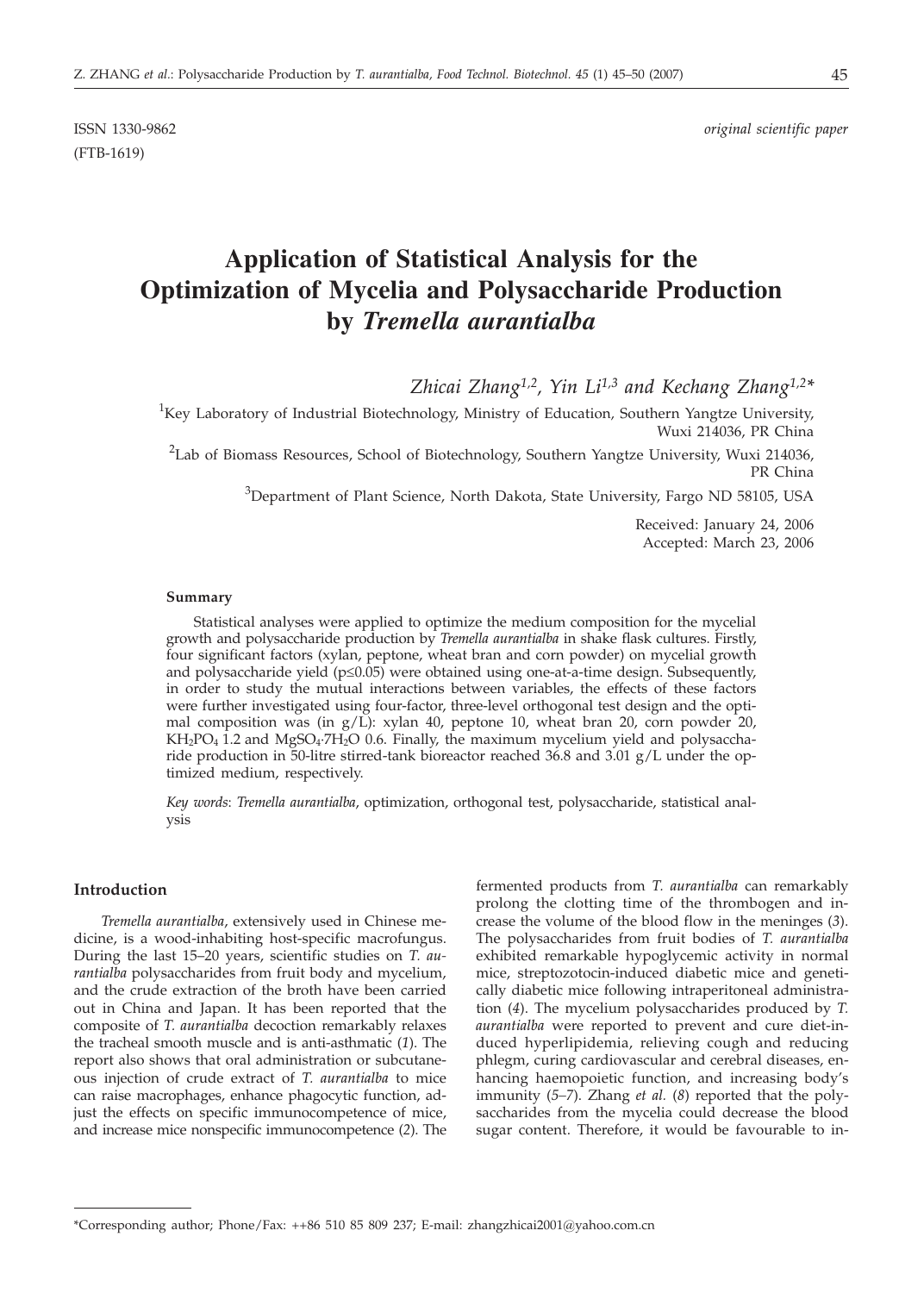crease the yield of mycelia in fermentation of *T. aurantialba* and to improve the content of polysaccharides.

Orthogonal design is one of the important statistical methods that use the Taguchi parameter design methodology (*9*). It is feasible to investigate the influence of controlled factors in a multivariable system using this method. It can also give effective responses in the course of system optimization. This method has been successfully applied for the optimization of culture media to improve mycelial growth and exopolysaccharide production in the fermentation process (*10–12*). The objective of this study is to optimize submerged culture for the production of mycelial biomass and endopolysaccharide in *T. aurantialba* using a statistical experimental design. In the first step, a mono-factor was used to determine the effects of four possible medium variables on mycelial growth and endopolysaccharide production, and then the concentrations of the medium composition that had significant effect on the growth and production were further optimized using orthogonal design*.*

#### **Materials and Methods**

#### *Microorganism and media*

*Tremella aurantialba* was kindly provided by Prof. Weijing Qu, East China Normal University. The stock culture was maintained on potato glucose agar (PGA) slant. The slants were incubated at 28  $^{\circ}$ C for 7 days and then stored at 4 °C. The fungus was grown in 35 g of solid seed medium containing 15 g of wheat bran and 20 mL of water. Solid seed was incubated at 25 °C for 7 days. The liquid seed culture was grown in a 250-mL flask containing 60 mL of medium, which contained (in  $g/L$ ): xylan 20 (Kangyuan Biotechnology plant, Jiangsu), corn powder 10, and peptone 5, incubated in a rotary shaker at 150 rpm and 27 °C for 2 days.

# *Submerged incubation and fermentation*

*T. aurantialba* was initially grown on PGA medium in a test tube, and then transferred into the solid seed medium. During the culturing period, the flasks were shaken once per day from the third to the fifth day. The solid culture (5 g or so) was transferred into the liquid seed medium. Unless otherwise specified, fermentation was carried out in a flask containing 60 mL of the medium at 27 °C for 7 days.

## *Bioreactor fermentation*

The fermentation medium was inoculated with 10 % (volume ratio) of the liquid seed culture and then cultivated in a 50-litre stirred-tank fermentor (made in Jiangsu University, China). Unless otherwise specified, fermentations were performed under the following conditions: agitation speed 150 rpm, initial pH=6.0, working volume 30 L. The reactor was aerated by a ring sparger and stirred by a four-blade Rushton turbine impeller.

#### *Orthogonal matrix method*

The  $3<sup>k</sup>$  factorial design, a factorial arrangement with k factors at all three levels, was employed. Factors and interactions were denoted by capital letters. The three levels of the factors were set as low, intermediate and

high. Each treatment combination in the  $3<sup>k</sup>$  designs was denoted by k digits, where the first digit indicated the level of the factor A, the second digit indicated the level of the factor B, and the kth digit indicated the level of the factor k. For a problem with four design variables and three levels, the minimum orthogonal matrix method was selected as  $L_9$  (3<sup>4</sup>), as noted in Table 1. A logical next step was to determine the point in the important factors that led to the best possible response (*10,13*). Detailed experimental conditions for each project are listed in Table 2.

Table 1. Experiment factors and their levels for the orthogonal projects

| Level | $A/\%$ | $B/\%$ | $C/$ % | $D/\%$  |
|-------|--------|--------|--------|---------|
|       |        | 0.5    | 1.0    | $1.0\,$ |
|       | O      | 1.0    | 1.5    | 1.5     |
| 3     | 8      | 1.5    | 2.0    | 2.0     |

Symbols A, B, C and D represent factors of xylan, peptone, wheat bran and corn powder, respectively. Symbols 1, 2 and 3 represent concentration levels of each factor

Table 2. Application of L<sub>9</sub>  $(3^4)$  orthogonal projects to mycelial growth and polysaccharide projections by *T. aurantialba*

| Run            | A | B              | $\subset$      | D              | $y$ (dry mycelia)<br>g/L | $\gamma$ (mycelial<br>polysaccharides)<br>g/L |
|----------------|---|----------------|----------------|----------------|--------------------------|-----------------------------------------------|
| 1              | 1 | 3              | 1              | $\overline{2}$ | $22.2+0.28$              | $1.704 + 0.470$                               |
| 2              | 1 | 1              | $\mathcal{P}$  | 1              | $15.4 + 0.33$            | $1.162 + 0.277$                               |
| 3              | 1 | 2              | 3              | 3              | $25.8 + 0.27$            | 1.950±0.339                                   |
| $\overline{4}$ | 2 | $\overline{2}$ | 1              | 1              | $16.7 + 0.27$            | $1.234 + 0.279$                               |
| 5              | 2 | 3              | $\overline{2}$ | 3              | $15.0 + 0.26$            | $1.150 + 0.292$                               |
| 6              | 2 | 1              | 3              | $\overline{2}$ | $12.0 \pm 0.07$          | $0.840 + 0.070$                               |
| 7              | 3 | 1              | 1              | 3              | $11.2 + 0.32$            | $0.778 + 0.239$                               |
| 8              | 3 | $\overline{2}$ | $\mathcal{P}$  | $\overline{2}$ | $15.2 + 0.46$            | 1.170±0.283                                   |
| 9              | 3 | 3              | 3              | 1              | $15.6 \pm 0.23$          | $1.162 \pm 0.286$                             |

The arrangements of columns A, B, C and D were decided by orthogonal design for 4 (factor)  $\times$  9 (run number), every row of a run number represents one experiment replicate; every run was carried out five times. Values are mean±S.D. of five determinations

#### *Analytical methods*

Samples collected at various intervals from shake flasks were filtered using 40-mesh stainless sieve and the mycelium was harvested. The mycelium was washed using deionized water, dried to constant mass at 80 °C and then weighed. A mass of 1 g of dry mycelia were hydrolyzed for 4 h at 40 °C with 30 mL of 1 mol/L NaOH. The pellets of mycelia were removed through suction filtration and washed 3 times with 20 mL of deionized water. The filtrate was combined to further analyse the content of the polysaccharides. The level of polysaccharides was equal to gross sugar content minus reducing sugar content. Gross sugar content and reducing sugar content were determined as anthrone sulphate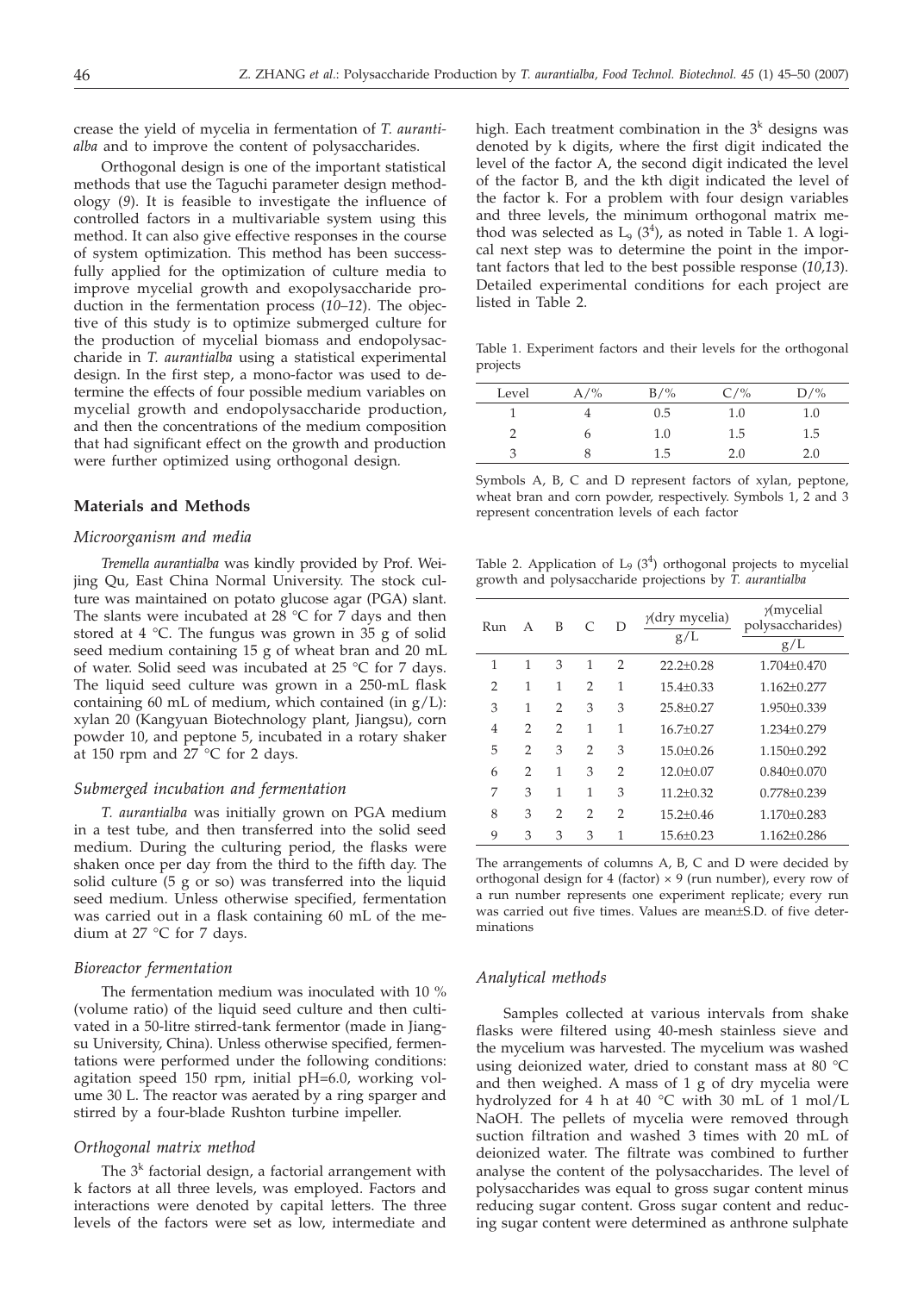method (*14*) and 3.5-dinitrosalicylic acid method (*15*), respectively. Gross protein content was determined by biuret reaction (*16*).

# *Statistical analysis*

The analyses were made at least in quintuplicate and the results presented were expressed as mean±S.D. Statistical analysis was performed using one way analysis of variance (ANOVA), followed by Duncan's Multiple Range Test (DMRT). P-values ≤0.05 were considered significant and  $\leq 0.01$  were extremely significant.

## **Results and Discussion**

## *Effect of culture temperature and initial pH*

To investigate the effect of different temperature on mycelial growth and polysaccharide production, experiments were carried out at 20 to 35 °C. Data in Table 3 show that dry mycelial mass and polysaccharide yield did not change significantly when the temperature was set from 25 to 30 °C (23.9–24.8 and 1.78–1.96 g/L, respectively, p>0.05). However, the two responses at 25–  $-30$  °C were remarkably higher than those at temperature higher than 35 °C or lower than 20 °C ( $p \le 0.01$ ), so the temperature of following experiments was set at 28 °C.

Table 3. Effect of temperature on mycelial growth and polysaccharides produced by *T. aurantialba*

| Temperature<br>$\circ$ C | $\gamma$ (dry mycelia)<br>g/L | $\gamma$ (mycelial<br>polysaccharides)<br>g/L |
|--------------------------|-------------------------------|-----------------------------------------------|
| 20                       | $20.3 + 1.8$                  | $1.12 \pm 0.16$                               |
| 25                       | $23.9 + 2.4$                  | $1.78 + 0.21$                                 |
| 28                       | $24.8 + 1.9$                  | $1.96 + 0.18$                                 |
| 30                       | $24.3 + 1.3$                  | $1.84 + 0.23$                                 |
| 35                       | $18.7 + 2.7$                  | $0.96 \pm 0.26$                               |

The initial pH of the culture medium was adjusted to different levels with 1 mol/L HCl or 1 mol/L NaOH solution after the culture medium was sterilized. The effects of initial pH on mycelial growth and polysaccharide yield are shown in Table 4. Statistical analysis showed that no significant difference existed when pH was adjusted from 5.5 to 7.5 (23.1–24.5 and 1.87–1.97 g/L, respectively, p>0.05).

Table 4. Effect of initial pH on mycelial growth and polysaccharides produced by *T. aurantialba*

| Initial pH | $y$ (dry mycelia)<br>g/L | $\gamma$ (mycelial<br>polysaccharides)<br>g/L |
|------------|--------------------------|-----------------------------------------------|
| 5.5        | $24.3 \pm 1.9$           | $1.96 \pm 0.19$                               |
| 6.0        | $24.5 + 2.1$             | $1.94 \pm 0.21$                               |
| 6.5        | $23.9 + 1.6$             | $1.89 \pm 0.21$                               |
| 7.0        | $24.4 + 1.6$             | $1.97 \pm 0.18$                               |
| 7.5        | $23.1 + 2.4$             | $1.93 \pm 0.18$                               |

#### *Effect of carbon source*

To find the most suitable carbon source for mycelial growth and polysaccharide production in *T. aurantialba*, various types of carbon sources including five hexoses (glucose, mannose, altrose, galactose and fructose), four pentoses (lyxose, xylose, ribose and xylulose), four disaccharides (maltose, sucrose, lactose and cellobiose) and four polysaccharides (starch, dextrin, cellulose and xylan) (40  $g/L$ ) were supplemented instead of glucose as the carbon source in the basal medium. The results are shown in Table 5. Data in Table 5 show that the dry mycelia mass and polysaccharide yield were not significantly different from each other (p>0.05) using all tested six- -carbon aldoses as carbon sources (18.5–20.1 and 1.06–1.14 g/L, respectively), but when compared with ketose (fructose) (15.3 g/L and 0.92 g/L, respectively), their dry mycelia mass and polysaccharide yield were significantly higher than when fructose was used as carbon source ( $p \leq 0.01$ ). Similar results were given when pentoses were used.

Comparing the mycelia mass and polysaccharide yield using five-carbon aldose (lyxose, xylose and ribose) as a carbon source with six-carbon aldose, and five-carbon ketose (xylulose) with six-carbon ketose, respectively, it was obvious that: (*i*) the dry mycelia mass and polysaccharide yield were both higher when the five-carbon aldose was used as carbon source than when the six-carbon aldose was used; (*ii*) the dry mycelia mass and polysaccharide yield were both higher when the five- -carbon ketose were used as carbon source than when the six-carbon ketose was used; and (*iii*) the five-carbon aldose was the optimum carbon source among all the tested monosaccharides.

Table 5. Effect of carbon sources on mycelial growth and polysaccharides produced by *T. aurantialba*

| Carbon source  |            | $\gamma$ (dry mycelia)<br>g/L | $\gamma$ (mycelial<br>polysaccharides)<br>g/L |  |  |
|----------------|------------|-------------------------------|-----------------------------------------------|--|--|
|                |            |                               |                                               |  |  |
|                | glucose    | $20.1 \pm 2.5$                | $1.14 + 0.16$                                 |  |  |
|                | mannose    | $19.6 \pm 3.5$                | $1.12 \pm 0.14$                               |  |  |
| aldose         | altrose    | $18.5 + 2.9$                  | $1.08 \pm 0.21$                               |  |  |
|                | galactose  | $19.4 + 2.7$                  | $1.06 \pm 0.18$                               |  |  |
|                | fructose   | $(15.3 \pm 1.8)^*$            | $(0.92 \pm 0.12)^{*}$                         |  |  |
|                | lyxose     | $24.1 + 2.3$                  | $1.86 \pm 0.15$                               |  |  |
|                | xylose     | $25.3 \pm 1.7$                | $1.98 \pm 0.14$                               |  |  |
| pentose        | ribose     | $24.8 + 2.7$                  | $1.92 \pm 0.18$                               |  |  |
|                | xylulose   | $(19.8 \pm 2.6)^*$            | $(1.54 \pm 0.21)^{*}$                         |  |  |
|                | maltose    | $19.8 + 1.8$                  | $1.09 + 0.17$                                 |  |  |
| disaccharide   | sucrose    | $(17.6 \pm 1.7)^*$            | $(0.97 \pm 0.13)^*$                           |  |  |
|                | lactose    | $19.8 \pm 1.9$                | $1.15 \pm 0.16$                               |  |  |
|                | cellobiose | $20.1 \pm 2.3$                | $1.06 \pm 0.13$                               |  |  |
|                | starch     | $14.7 \pm 3.5$                | $0.89 \pm 0.21$                               |  |  |
|                | dextrin    | $14.1 + 2.8$                  | $0.87 \pm 0.19$                               |  |  |
| polysaccharide | cellulose  | $18.3 \pm 2.5$                | $1.04 \pm 0.17$                               |  |  |
|                | xylan      | $(23.6 \pm 1.4)^*$            | $(1.35 \pm 0.13)^*$                           |  |  |

In contrast with other carbon sources in the relative group: \*p<0.01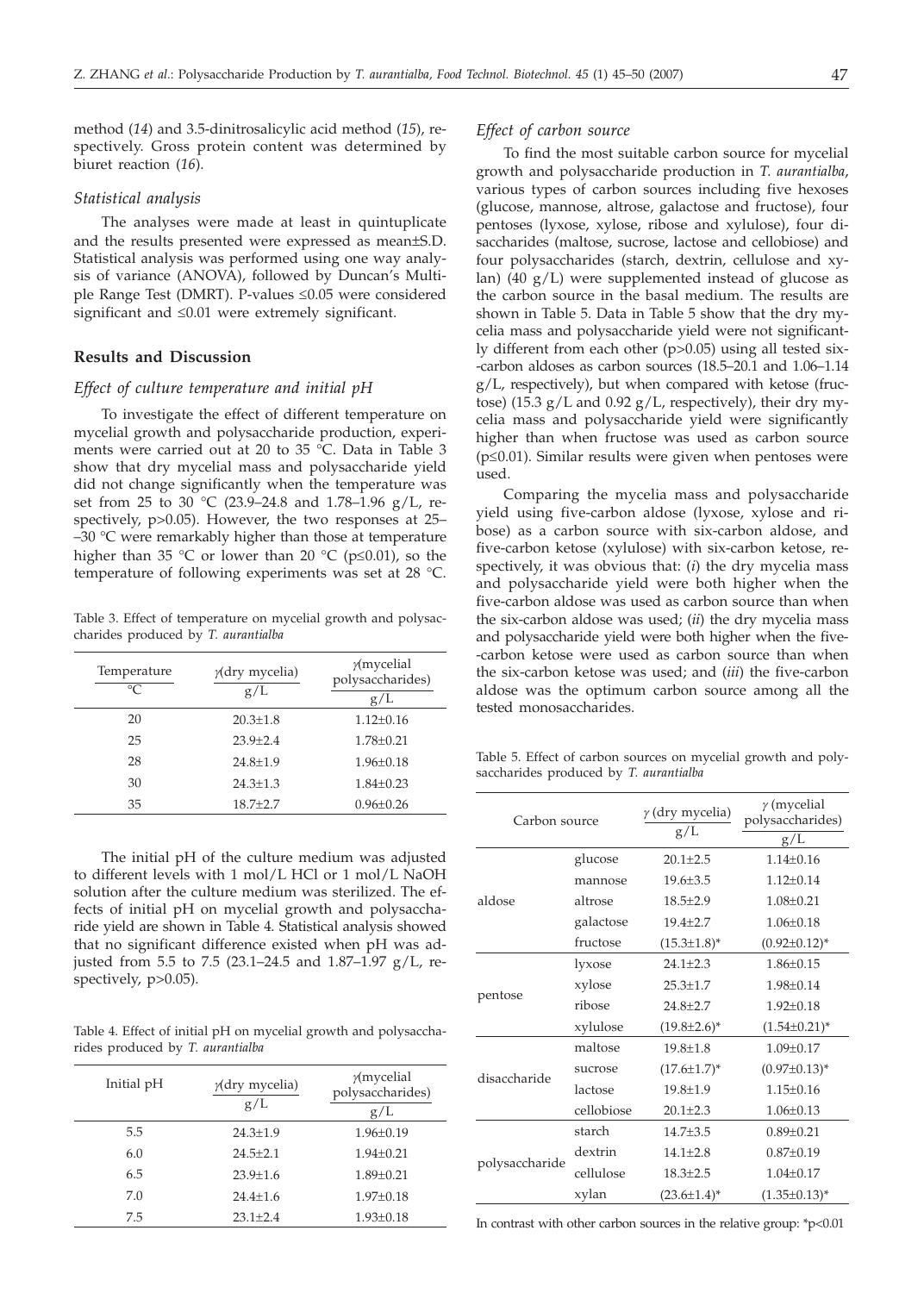Four kinds of disaccharides were employed in the test. It can be demonstrated from Table 5 that the dry mycelia mass and polysaccharide yield were not significantly different from each other (p>0.05) when maltose, lactose and cellobiose were used as carbon sources (19.8– 20.1 and  $1.06-1.15$  g/L, respectively). But the dry mycelia mass and polysaccharide yield using sucrose as carbon source (17.6 and 0.97 g/L, respectively) were lower than those using other disaccharides as carbon sources, which was highly significant ( $p \le 0.01$ ). The molecule of sucrose consisted of one molecule of aldose and ketose, and other three kinds of molecules were made of two molecules of aldose. This further proved that the optimum carbon source for *T. aurantialba* was an aldose rather than ketose.

Four kinds of polysaccharides were used in the test. The result indicated that the dry mycelia mass and polysaccharide yield by *T. aurantialba* when starch and dextrin were used as carbon sources (14.7, 14.1 and 0.89,  $0.87$  g/L, respectively) were lower than when cellulose was used (18.3 g/L and 1.04 mg/L, respectively,  $p \le 0.01$ ), which were in turn lower than when xylan was used (23.6 and 19.5 g/L, respectively,  $p \le 0.01$ ). Comparing xylan with xylose (25.3 and 1.98  $g/L$ , respectively), their dry mycelia mass and polysaccharide yield were not significantly different (p>0.05).

It could be concluded that the highest mycelia mass and polysaccharide yield were obtained in xylose or xylan medium. In order to meet the requirements for mass production, xylan was chosen as carbon source in subsequent experiments, which could reduce the production cost of *T. aurantialba* fermentation since the market price of xylan is only 1/3 of that of xylose.

#### *Effect of initial xylan concentration*

To study the effect of different concentrations of xylan on the mycelial growth and polysaccharide production, experiments were carried out with the initial xylan concentrations ranging from 5 to 50 g/L. Data in Table 6 show that optimal xylan concentration was 40 g/L (23.6 and 1.95 g/L, respectively). However, no further increases of mycelia mass and polysaccharide yield were observed when xylan concentration exceeded 40 g/L.

Table 6. Effect of xylan concentration on the mycelia and polysaccharides produced by *T. aurantialba*

| w(xylose)<br>$\frac{0}{0}$ | $\gamma$ (dry mycelia)<br>g/L | $\gamma$ (mycelial<br>polysaccharides)<br>g/L |
|----------------------------|-------------------------------|-----------------------------------------------|
| 0.5                        | $13.4 + 1.9$                  | $0.24 + 0.11$                                 |
| 1.0                        | $15.4 + 2.1$                  | $0.26 + 0.13$                                 |
| 1.5                        | $16.3 + 1.7$                  | $0.37+0.18$                                   |
| 2.0                        | $17.3 + 1.6$                  | $0.57+0.16$                                   |
| 2.5                        | $18.4 + 1.8$                  | $1.06 + 0.14$                                 |
| 3.0                        | $20.9 + 1.6$                  | $1.57 + 0.17$                                 |
| 3.5                        | $22.2 + 1.8$                  | $1.80 \pm 0.13$                               |
| 4.0                        | $23.6 + 2.2$                  | $1.95 + 0.15$                                 |
| 4.5                        | $23.4 + 1.6$                  | $1.94 + 0.16$                                 |
| 5.0                        | $23.8 \pm 1.2$                | $1.98 \pm 0.18$                               |

#### *Effect of nitrogen source*

To investigate the effect of nitrogen source on mycelial growth and polysaccharide production, cells were cultivated in the medium containing various nitrogen sources, where each nitrogen source was added to the basal medium at a concentration of 10  $g/L$ . Results in Table 7 show that the dry mycelia mass and polysaccharide yield were not significantly different from each other for the organic nitrogen sources (24.1–25.8 and 1.86–1.98 g/L, respectively, p>0.05). In comparison with organic nitrogen sources, a relatively lower mycelial growth and polysaccharide production was observed when inorganic nitrogen sources were used (11.4–18.1 and 1.02–1.54  $g/L$ , respectively,  $p \le 0.01$ ). Peptone was chosen as nitrogen source in subsequent experiments, because peptone could be obtained conveniently and is widely used in the industry.

Table 7. Effect of nitrogen sources on mycelial growth and polysaccharides produced by *T. aurantialba*

| Nitrogen source                   | $\gamma$ (dry mycelia)<br>g/L | $\gamma$ (mycelial<br>polysaccharides)<br>g/L |
|-----------------------------------|-------------------------------|-----------------------------------------------|
| KNO <sub>3</sub>                  | $16.8 \pm 1.6$                | $1.04 \pm 0.16$                               |
| $(NH_4)_2SO_4$                    | $11.4 + 3.5$                  | $1.02 + 0.17$                                 |
| CO(NH <sub>2</sub> ) <sub>2</sub> | $18.4 + 2.4$                  | $1.54 \pm 0.16$                               |
| Peptone                           | $25.1 + 2.2$                  | $1.97 + 0.15$                                 |
| Yeast extract                     | $24.8 + 1.9$                  | $1.92 + 0.12$                                 |
| Bear powder                       | $24.1 + 2.3$                  | $1.86 \pm 0.15$                               |
| Tryptone                          | $25.3 \pm 1.9$                | $1.96 \pm 0.19$                               |
| Casamino acid                     | $25.8 \pm 1.8$                | $1.98 \pm 0.16$                               |

# *Effect of complex nutrition sources*

To study the effect of complex nutrition source on mycelial growth and polysaccharide production, cultures were carried out with the medium containing various complex nutrition sources (10  $g/L$ ). Table 8 shows that among four kinds of complex nutrition sources examined, a high level of the responses was obtained when wheat bran and corn powder were used as complex nutrition sources (21.4 and 19.8  $g/L$ , and 1.58 and 1.47  $g/L$ , respectively).

Table 8. Effect of complex nutrition source on mycelial growth and polysaccharides produced by *T. aurantialba*

| Growth factor | $\gamma$ (dry mycelia)<br>g/L | $\gamma$ (mycelial<br>polysaccharides)<br>g/L |
|---------------|-------------------------------|-----------------------------------------------|
| Control       | $15.6 \pm 1.6$                | $0.92 \pm 0.16$                               |
| Potato        | $17.6 \pm 3.5$                | $1.01 \pm 0.18$                               |
| Corn powder   | $19.8 + 2.5$                  | $1.47 + 0.16$                                 |
| Wheat bran    | $21.4 + 2.2$                  | $1.58 \pm 0.13$                               |
| Rice bran     | $14.8 + 2.6$                  | $0.89 \pm 0.21$                               |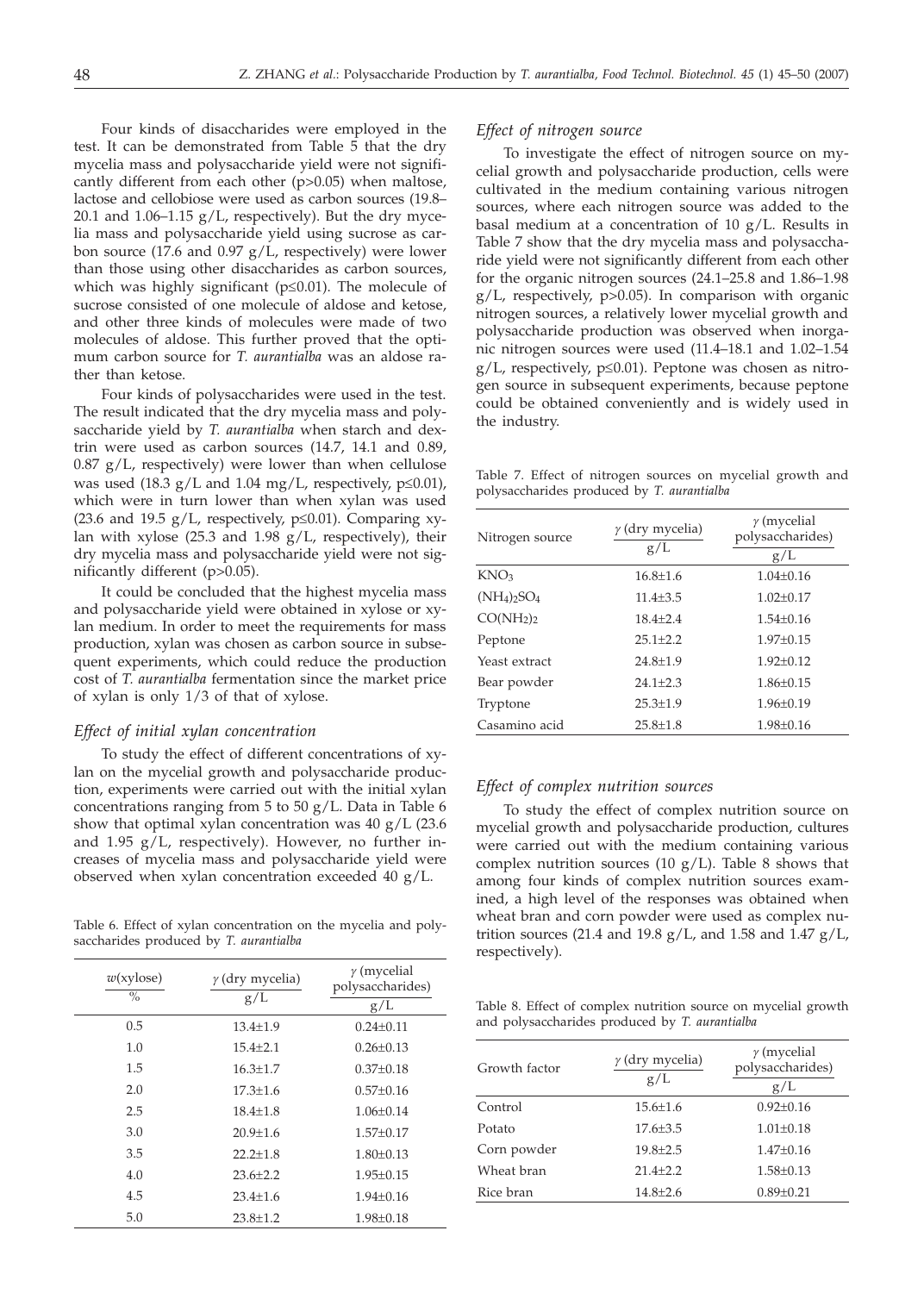*Effect of mineral salts*

The influence of mineral salts on mycelial growth and polysaccharide yield was examined by supplementation of various mineral sources into the medium (Table 9). Among the various mineral salts examined,  $MgSO<sub>4</sub>$ and  $KH<sub>2</sub>PO<sub>4</sub>$  could slightly increase the dry mycelia mass and polysaccharide yield, compared to control. Other mineral salts show negative influence on the dry mycelia mass and polysaccharide yield. Hence,  $MgSO<sub>4</sub>$  and  $KH_2PO_4$  were supplied at concentrations of 0.6 and 1.2  $g/L$ , respectively, while other mineral salts were not added. These results show little difference from *Psathyerella atroumbonata* that could obtain a high level of mycelial growth in media containing calcium and magnesium (*17*).

Table 9. Effect of mineral salts on mycelial growth and polysaccharides produced by *T. aurantialba*

| Mineral salt                    | γ<br>g/L | $\gamma$ (dry mycelia)<br>g/L | $\gamma$ (mycelial<br>polysaccharides)<br>g/L |
|---------------------------------|----------|-------------------------------|-----------------------------------------------|
| Control                         |          | $23.8 \pm 1.8$                | $1.80 + 0.18$                                 |
| MgSO <sub>4</sub>               | 0.6      | $24.1 + 2.1$                  | $1.88 + 0.21$                                 |
| KH <sub>2</sub> PO <sub>4</sub> | 1.2      | $24.7 + 1.6$                  | $1.96 \pm 0.19$                               |
| CoCl <sub>2</sub>               | 0.2      | $21.4 + 1.6$                  | $1.64 + 0.21$                                 |
| FeSO <sub>4</sub>               | 0.2      | $22.3 + 1.6$                  | $1.75 + 0.17$                                 |
| CaCl <sub>2</sub>               | 0.2      | $23.1 + 1.8$                  | $1.74 + 0.24$                                 |
| CuSO <sub>4</sub>               | 0.2      | $18.7 + 2.7$                  | $0.96 + 0.26$                                 |
| CrCl <sub>3</sub>               | 0.05     | $16.2 + 2.4$                  | $1.42 + 0.21$                                 |
| MnCl <sub>2</sub>               | 0.05     | $17.6 + 1.8$                  | $1.53 \pm 0.19$                               |

# *Optimization results by the orthogonal matrix method*

During the optimized experiments, the fermentations were carried out in a rotary shaker incubator at 150 rpm and 28 °C for 7 days. The initial pH of the medium was adjusted to 6.0. The experimental data of dry mycelia mass and polysaccharide yield are shown in the last two columns in Table 2. The effect of culture media on mycelial growth and polysaccharide production was calculated and the results (in Table 10) showed that there were significant differences in the tested concen-

tration of xylan, peptone and wheat bran  $(p \le 0.01)$ , however, no significant difference was observed in the tested concentration of corn powder (p>0.05). According to the order of magnititude of R, the order of effect of all factors on mycelial growth and polysaccharide yield was xylan > peptone > wheat bran > corn powder. This result pointed out that the effect of xylan as carbon source was more important than that of other nutrients. It could be demonstrated that the optimal medium was (in g/L): xylan 40, peptone 10, wheat bran 20, corn powder 20, KH<sub>2</sub>PO<sub>4</sub> 1.2 and MgSO<sub>4</sub>·7H<sub>2</sub>O 0.6.

# *Dry mycelia mass and yield of polysaccharides in a 50-litre stirred-tank bioreactor*

Fig. 1 shows typical time courses of mycelial growth and polysaccharide production in 50-litre stirred-tank bioreactor. Under the optimal culture conditions (in  $g/L$ ): xylan 40, peptone 10, bran 20, corn powder 20,  $KH_2PO_4$ 1.2 and  $MgSO<sub>4</sub>·7H<sub>2</sub>O$  0.6, the concentration of residual sugar in broth decreased to minimum  $(3.1 \text{ g/L})$  within the first 70 h. The time for polysaccharide production and mycelial growth was out of step. The amount of polysaccharides kept rising from 50 to 132 h and reached the maximum production  $(3.01 \text{ g/L})$  at 132 h, while the



Fig. 1. Time profile of sugar consumption  $(\triangle)$ , protein consumption  $(\Box)$ , dry mycelia mass  $(\triangle)$  and polysaccharide production (-) of *T. aurantialba* in 50-litre stirred-stank bioreactor under the optimized culture conditions. Fermentations were carried out for 192 h at 28 °C

Table 10. Analysis of media on dry mycelia mass and polysaccharide production in shake flask culture of *Tremella aurantialba* with orthogonal projects

|                | $\gamma$ (dry mycelia)/(g/L) |                     |                 |                 | $\gamma$ (mycelial polysaccharides)/(g/L) |                      |                      |                  |
|----------------|------------------------------|---------------------|-----------------|-----------------|-------------------------------------------|----------------------|----------------------|------------------|
|                | A                            | B                   | C               | D               | A                                         | B                    |                      | D                |
| K1             | $63.3 \pm 13.5$              | $38.4 \pm 0.54$     | $50.1 \pm 14.1$ | $47.1 \pm 1.8$  | $4.818 \pm 1.02$                          | $2.781 \pm 0.53$     | 3.717±1.179          | $3.57+0.129$     |
| K <sub>2</sub> | $43.5 \pm 6.0$               | 57.6±1.44           | $45.6 \pm 12.9$ | $49.5 \pm 13.5$ | $3.21 \pm 0.513$                          | $4.35 \pm 0.11$      | $3.48 \pm 0.081$     | $3.714 \pm 1.20$ |
| K <sub>3</sub> | $42.0 \pm 6.3$               | $52.8 \pm 1.02$     | $53.1 \pm 18.0$ | $51.9 \pm 19.2$ | $3.111 \pm 0.573$                         | $4.017 \pm 0.81$     | $3.96 + 1.449$       | $3.87 \pm 1.521$ |
| k1             | $(21.1 \pm 4.5)^*$           | $12.8 \pm 0.18$     | $16.7{\pm}4.7$  | $15.9 \pm 0.6$  | $1.606 \pm 0.34$                          | $0.927+0.18$         | $1.239 + 0.393$      | $1.19 + 0.043$   |
| k2             | $14.5 \pm 2.0$               | $(19.2 \pm 0.48)^*$ | $15.2 \pm 4.3$  | $16.5 \pm 4.5$  | $1.07 \pm 0.171$                          | $(1.45 \pm 0.35)^*$  | $1.16 \pm 0.027$     | $1.238 \pm 0.40$ |
| k <sub>3</sub> | $14.0 \pm 2.1$               | $17.6 \pm 0.34$     | $17.7 \pm 6.0$  | $17.3 \pm 6.4$  | $1.037 \pm 0.191$                         | $(1.339 \pm 0.26)^*$ | $(1.32 \pm 0.483)^*$ | $1.29 + 0.507$   |
| R              | $7.1 \pm 6.6$                | $6.4 \pm 0.66$      | $2.5 \pm 10.3$  | $1.4 + 7.0$     | $0.569 + 0.531$                           | $0.523 \pm 0.53$     | $0.16 \pm 0.51$      | $0.10 \pm 0.55$  |
| Optimal level  |                              | 2                   | 3               | 3               |                                           | 2                    | 3                    | 3                |

In contrast with other levels of the same factor: \*p<0.01